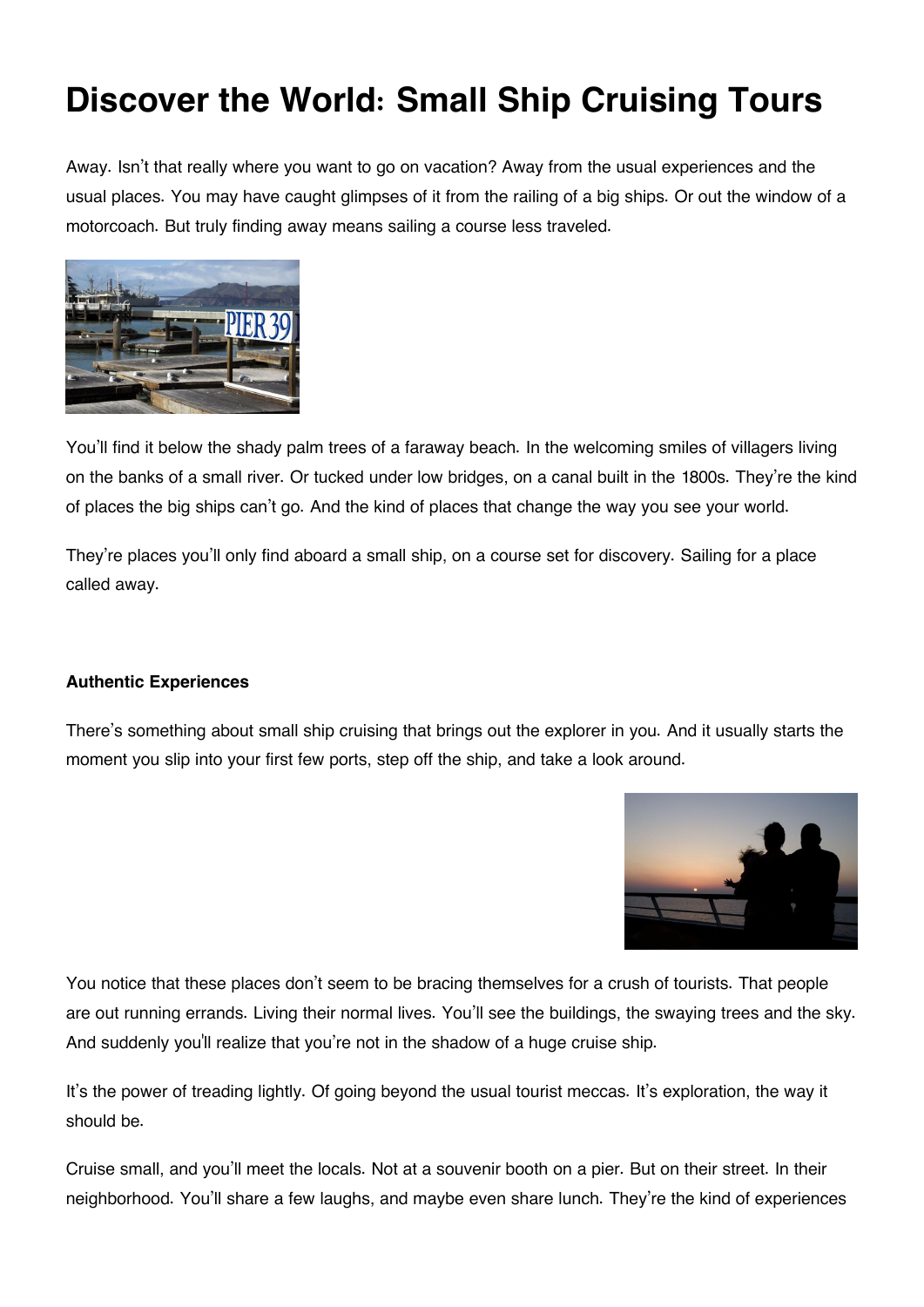you can only have when you get to know a place through its people.

Small ship cruising means finding adventure in small towns. On isolated beaches. And in the friendships that always seem to form onboard. One dinner, one shared sunset, and one great conversation at a time.

Because when you see the world on a small ship, you stop being a tourist, and start becoming an explorer. Is there any other way to travel?



## **Get Closer**

 Explore the nooks and crannies of your world. In many ways, the size of the ship is the most obvious feature of a small cruise adventure. But what does cruising on a smaller ship really mean for your vacation? In a word, it means freedom.

The freedom to go where the big ships cannot. The freedom to steam down rivers, as carved wooden canoes drift alongside. The freedom to enter small harbors, tie up on a local dock, and head inland to explore. The freedom to find a small island, land on the beach and do some sunbathing, miles away from the crowds of tourists.

All this freedom comes down to size. The big ships are really, really big, which puts big limits on where they can go. And when it comes time to dock, they only have a few places they can fit. That's why the big cruise lines all go to the same places, and their passengers all end up exploring the same ports.

With small ships, the map of destinations opens up. Suddenly, real exploration is possible. On every corner of the map. Exploration that takes you to countless less-travelled ports, rivers, and small islands. Places unchanged by constant tourism.

It's the difference between going to a place, and being in a place. And it makes all the difference in the world.

## **Enjoy Onboard Life**